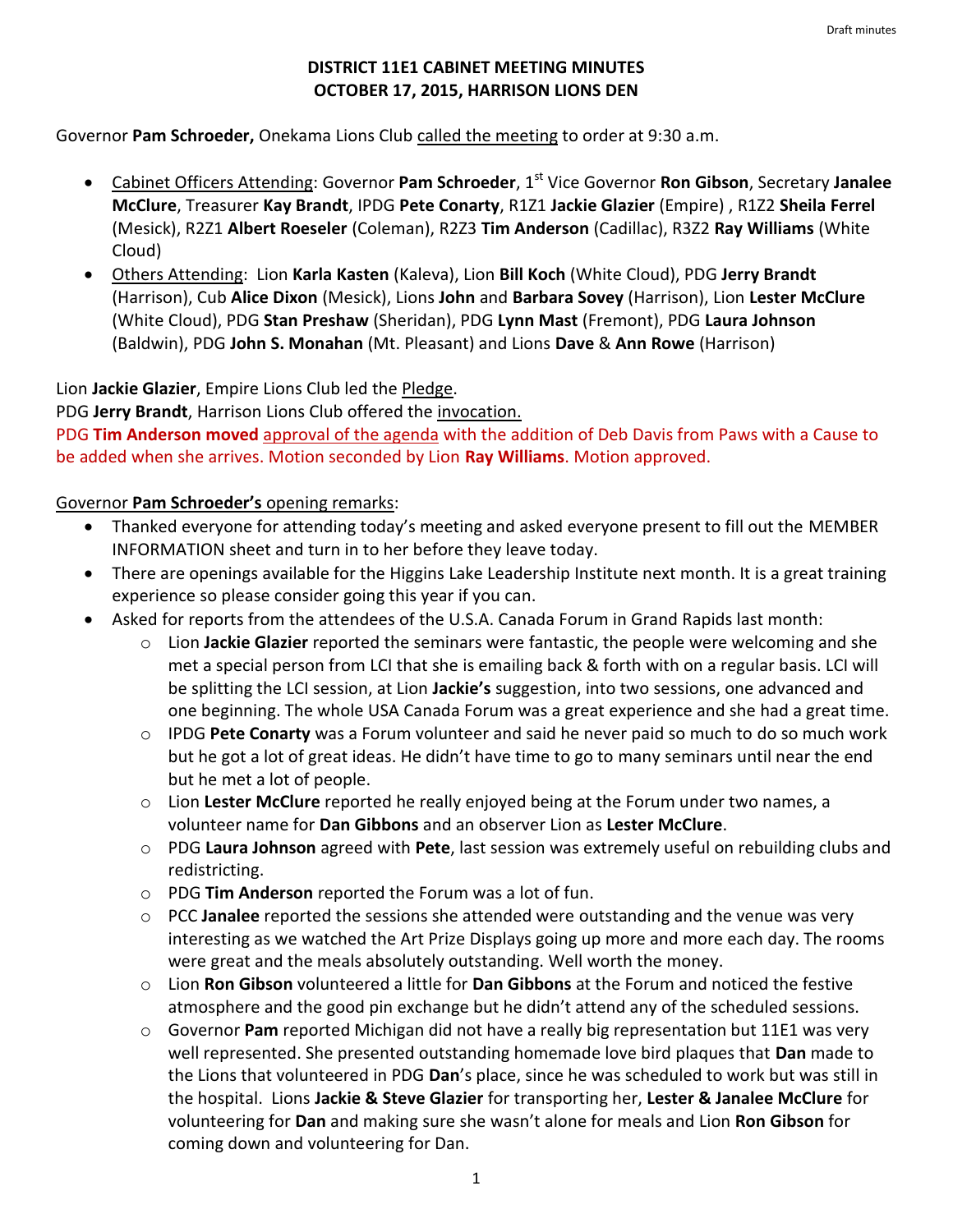- The Michigan Council of Governors is asking every Club to donate \$100 to support the Multiple 11 Centennial Project which will be located in Mexico B-4. It will be a children's service project. The Clubs can make the checks out to the Lions of Michigan but the checks need to be sent to Governor **Pam** so she can keep track of 11E1's donations.
- The Multiple 11 Public Relations Committee has applied for a grant to put billboards up for membership, posters & flyers. The Council has approved the PR Committee to ask for a \$100 donation from each Club to help support the Grant. Those checks should also be sent to Governor **Pam**.
- Governor **Pam** needs to report back to State how District 11E1 feels about redistricting:
	- o PDG **John Monahan** said it didn't work before. We really need to increase our membership and do some exploring on how best to find new members. He believes the Club Excellence Program could be a real help in finding some answers if the Clubs would complete the project.
	- o It was noted that we lose the feeling of *family* if we redistrict and that is not a good feeling.
- Multiple 11 Council endorsed the candidate from Iceland for  $2^{nd}$  Vice President Lions International and the candidate from Korea 3<sup>rd</sup> Vice President Lions International.
- Please turn in your District Pin money and the State Pin money to Lion **Kay Brandt**, Treasurer District 11E1 as soon as you can.
- International Awards were given to Fremont, Greenville, Harrison and Honor Lions Clubs.
- Our District is losing 2 Clubs: Six Lake Lions Club of 6 members, 3 will transfer to another club, and Michigan Crossroads Lions Club with 22 members on their roster will be closing at the end of this year. Our District membership is down to 1,181 now so we really need to work on membership & new clubs.

# 1 st Vice Governor **Ron Gibson** reported:

- Crossroads was never a traditional Club. The members are all younger and still working and involved with many other clubs in their area. There is no balance in their club, no retirees available to work projects. Clubs need youth and need retirees too for balance. Maybe a couple will transfer.
- He has been encouraging Clubs to expand their activities. Fremont Lions Club got a grant to take 50 children to Ferris Optometry School for eye care by  $3^{rd}$  &  $4^{th}$  year optometry students thru the project SINE. A very worthwhile project since 80% of the children needed glasses.

### Deb Davis, Community Outreach Manager for Paws With A Cause made a 20 minute presentation:

- Dogs are furnished at *no cost to all clients*. Clients could be hearing impaired, have multiple sclerosis, have physical limitations, might be autistic, could be epileptic or have any other special need that a Paws for a Cause Dog could be trained to help enhance the lives of the client. 81% of the funds come from individuals, including service clubs. 19% comes from their own fundraising events and grants.
- Every dog is trained for the individual client. Puppies are raised by host homes and start human contact at 3 weeks. The puppy raiser might keep the puppy for up to 18 months then the puppy goes back to the training center for Phase 2 training. Staff finds the strengths of the dogs so they can be properly matched to the individual client. Phase 3 training fulfills the needs of the client and takes 4-6 additional months of training.
- Clients are also trained in dog care. Teams revisit every client and dog every 2 years. Estimated cost to train a dog for an individual client could cost up to \$30,000. Paws for a Cause has between 20 & 30 training teams in 11E1 and has a waiting list of more than 150 potential clients with 250 more people in the application process.
- Feel free to contact Deb at 800-253-7297 anytime for a club presentation, a tour of the facility or with any questions you may have when considering this for a District 11E1 service project.

Governor **Pam** thanked Deb Davis for the outstanding presentation for Paws With a Cause.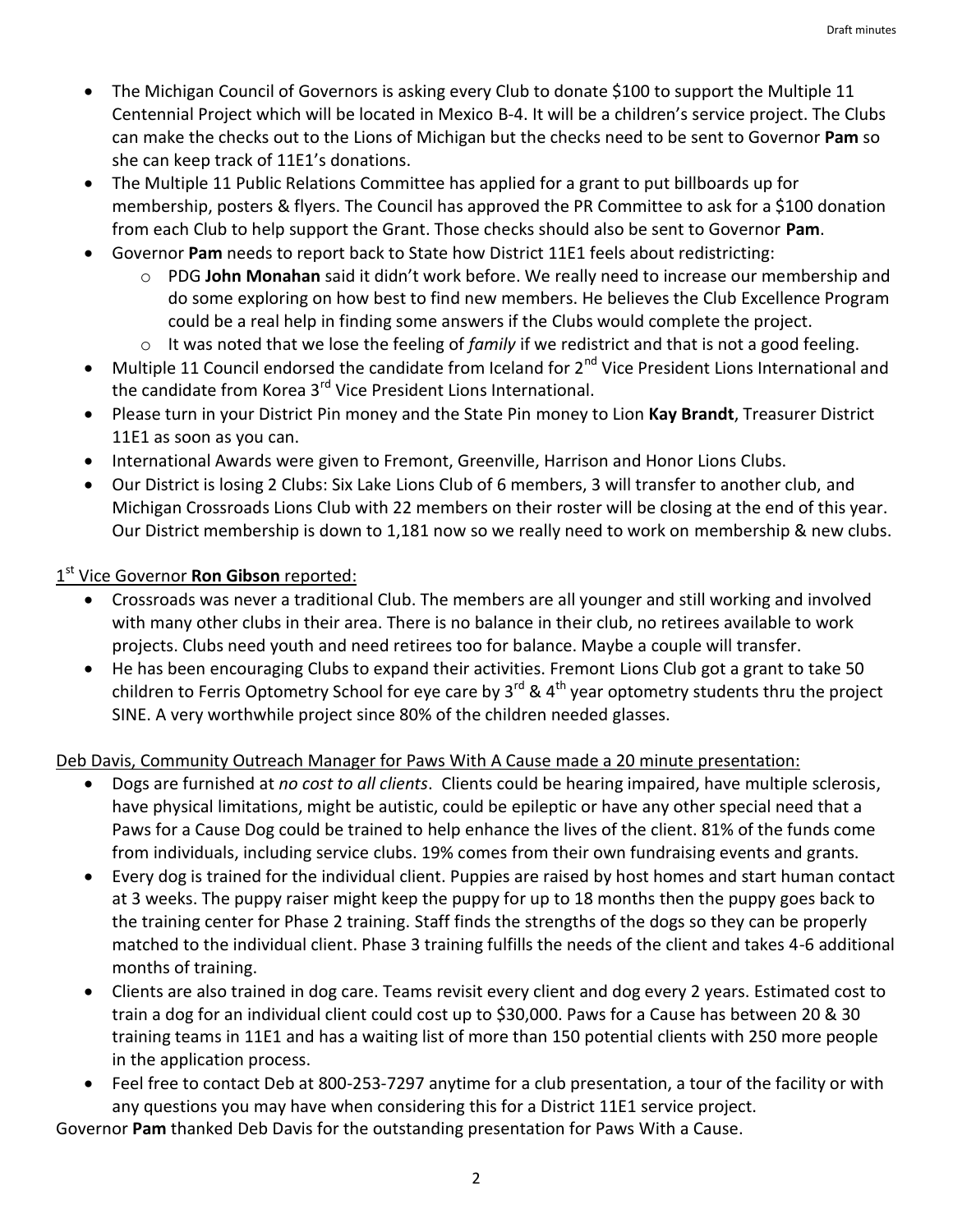2<sup>nd</sup> Vice Governor Lion Peggy Walls: Absent due to the death of her mother-in-law in Florida.

Global Leadership PDG **John Monahan** reported:

- CEP –Spoke at Region 2 Zone 1 Meeting and to the Midland Lions Club. Midland members completed the "How are your Ratings" questionnaire. The CEP Lite presentation takes 10 to 20 minutes. Looking forward to making presentations at more of the zone meetings.
- Higgins Lake Training We have 3 from Mt. Pleasant, 1 from Harrison and 2 from Empire Lions Clubs attending this year.
- **•** GLT Goals:
	- o Present CEP to 5 clubs this Lion's Year. Four left to complete
	- o Have developed an Orientation Power Point for Mt. Pleasant Club. It should be adaptable for any club. Let me know if your Club is interested in having their own Power Point presentation.
	- o Will find or develop Membership Committee training materials.
	- o Schedule club officer training in just three sessions this year.
	- $\circ$  Identify potential club leaders and encourage current club leaders to become district leaders.

Global Membership PDG **Jim Walls** Report: PDG **Jim Walls** absent due to the death of his mother in Florida. PDG **Tim Anderson** reported for PDG **Jim:**

- It's a known fact that having availability for payments to be made by credit cards for new members can hasten the process of deciding and paying to become a member for the first time.
- It should take up to 8 weeks to start a new club, if not completed by then make it a Branch Club.
- International will not be training guiding lions anymore. Each District will be doing their own training.

### Secretary PCC **Janalee McClure** presented the July 18, 2015 Cabinet Meeting Minutes:

IPDG **Pete Conarty moved** approval of the July 18, 2015 Cabinet Meeting Minutes. Motion seconded by Lions **Kay Brandt** and **Al Roeseler**. Motion Approved.

Treasurer Lion **Kay Brandt** presented Treasurer's Report dated October 17, 2015:

- Beginning Balance \$28,289.39
- Total Disbursements 10,772.14
- Total Deposits +13,593.75
- Leaving Ending Balance of \$31,111.00
	- o Administrative Fund Balance \$14,660.58
		- o Designated Funds Balance \$16,450.42

- $\blacksquare$  Diabetes  $$2,519.67$ District Convention 3,022.64
- District Float 200.00
- Juvenile Diabetes 450.00
- Kid Sight  $418.00$
- Miscellaneous 568.67
- Sight & Hearing 8,919.85
- Tail Twister 116.59
- Quest 25.00
- Youth Exchange 210.00

1<sup>st</sup> Vice Governor **Ron Gibson moved** approval of the Treasurer Report Dated October 17, 2015. Motion seconded by Lion **Jackie Glazier.** Motion Approved.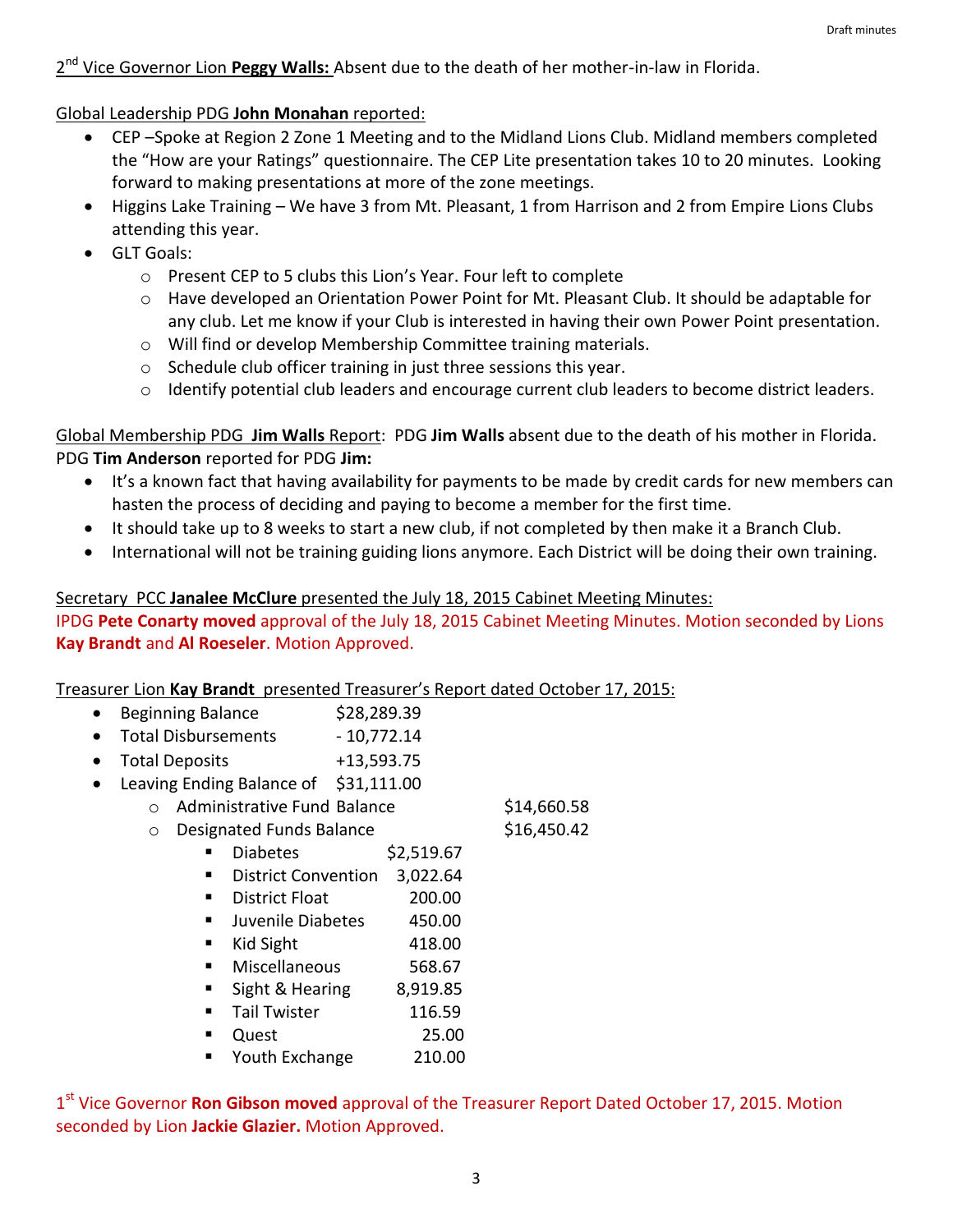PDG **Tim Anderson moved** District 11E1 purchase a credit card square for the current price for new customers of \$99.00 that will have a .93 cent fee per transaction which will hit the same account wherever used. The square will be in the care and custody of Treasurer but can be used by Convention Committee for District Auction and maybe even membership committee when organizing a new club. Purchase price to come from the Budgeted Membership Initiative Account. Motion seconded by Lion **Jackie Glazier.** Motion Approved.

| Official Required Business - PDG Jerry Brandt presented budget for 2016 District Convention: |            |             |
|----------------------------------------------------------------------------------------------|------------|-------------|
| Starting Cash                                                                                |            | \$2,673.00  |
| Income                                                                                       |            |             |
| Registration for 110                                                                         | \$1,100.00 |             |
| Friday Night for 55                                                                          | 819.50     |             |
| Saturday Breakfast for 50                                                                    | 697.50     |             |
| Saturday Lunch for<br>100                                                                    | 1,735.00   |             |
| Saturday Banquet for<br>80                                                                   | 1,680.00   |             |
| Raffles (3)                                                                                  | 300.00     |             |
| <b>Auction Items</b>                                                                         | 1,000.00   |             |
| Gen. Fund for Banquet Discount                                                               | 800.00     |             |
| Total Income added                                                                           |            | $+8,132.00$ |
| Expenses                                                                                     |            |             |
| <b>Meal Cost</b>                                                                             | \$5,732.00 |             |
| I.D. & D.G. Meals                                                                            | 420.00     |             |
| Project Attendee Meals                                                                       | 150.00     |             |
| Room Cost for I.D. & Dist. Gov.                                                              | 400.00     |             |
| <b>Registration Hand Outs</b>                                                                | 350.00     |             |
| I.D. Plaque & Gift                                                                           | 200.00     |             |
| Decorations                                                                                  | 300.00     |             |
| <b>Programs Printing</b>                                                                     | 375.00     |             |
| Misc.                                                                                        | 400.00     |             |
| Entertainment                                                                                | 400.00     |             |
| <b>Friday Night Prizes</b>                                                                   | 100.00     |             |
| <b>Total Expenses</b>                                                                        |            | $-8,827.00$ |
| Ending Balance to Carry Over to 2017                                                         |            | \$1,978.00  |

Since we no longer pay the meals for project attendees, Lion **Al Roeseler moved** we amend the budget to transfer that cost to the banquet fund. Motion seconded by PDG **Tim Anderson.** Motion Approved.

IPDG **Pete Conarty moved** to approve the 2016 Convention budget as amended. Motion seconded by Lion **Kay Brandt** and PDG **Tim Anderson.** Motion Approved.

- 2017 Convention Proposals
	- o Park Place Hotel, Traverse City Room Rate \$79.95, no charge for meeting rooms, audio or tables.
	- o Evergreen Resort, Cadillac Room Rate \$83.00, \$300.00 per day for meeting rooms, rent audio, \$20 per table rent.
	- o Holiday Inn, Big Rapids Room Rate \$95.00, \$225.00 per day for meeting rooms, \$25.00 to \$150.00 for audio, \$10.00 per table rent.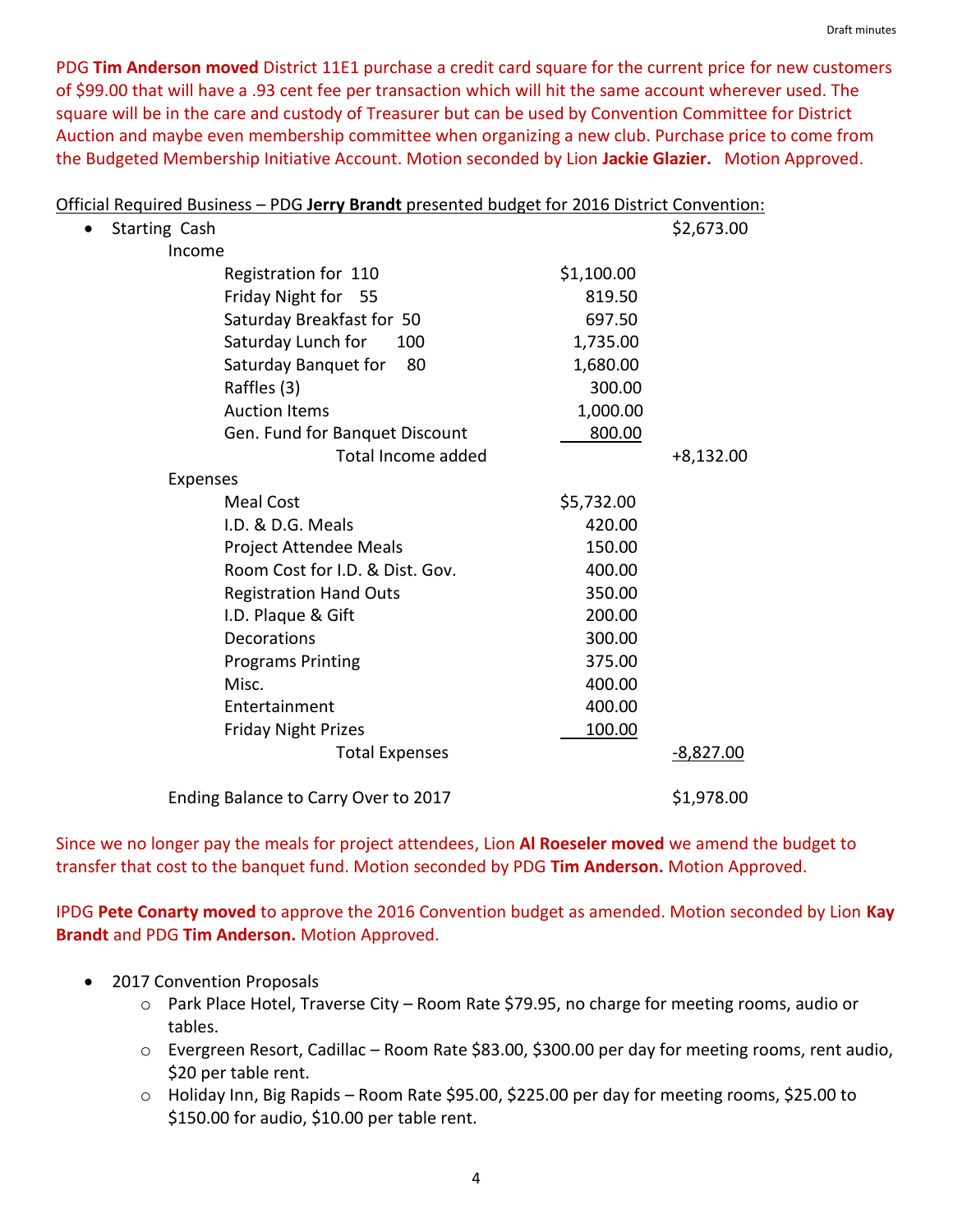### IPDG **Pete Conarty moved** to approve the Park Place in Traverse City for our 2017 District Convention for March 31<sup>st</sup> – April 1<sup>st</sup>, 2017. Motion Seconded by Lion **Ray Williams.** Motion Approved.

- The Parade of Club Banners will be held Friday Night.
- The Memorial Service for Deceased Members will be at Saturday Morning Breakfast Meal.
- New Members in the last year will get a free registration and free lunch on Saturday for the ID Induction Ceremony.

Lion **Al Roeseler moved** we approve Paws With a Cause for a District 11E1 Project and direct the Constitution and By-Law Committee to prepare the ballot language for convention vote at the District Convention in Traverse City April 2016. Motion seconded by IPDG **Pete Conarty.** Motion Approved.

Because International and Multiple 11 only charge Campus Clubs ½ regular Dues PDG **Tim Anderson moved** to direct the Constitution and By-Law Committee to prepare ballot language for a convention vote at the District Convention in Traverse City April 2016 that would require Campus Clubs to only pay ½ District Dues too. Motion seconded by Lion **Sheila Farrell.** Motion approved.

## Zone Chairperson Reports:

- Region 1, Zone 1 Lion **Jackie Glazier**
	- o Second Zone Meeting will be Wed, Nov 4th in Honor. DG **Pam Schroeder** & PDG **Dan Gibbons** will be attending.
	- $\circ$  Third Meeting not scheduled yet but 2<sup>nd</sup> VDG Peggy Walls will be attending.
	- o I've really enjoyed visiting the clubs and I've noticed a few common threads,
		- Lions are hard workers and are always willing to help others.
		- Clubs are starting to want to "join forces" with neighboring clubs for activities & helping spread the Lions name.
	- o Some of my clubs will close for a couple months this winter but someone from each club will keep in contact.
- Region 1, Zone 2 Lion **Sheila Farrell**
	- o 1<sup>st</sup> Zone Meeting held at the Arcadia Lions Den, guest speaker 1<sup>st</sup> VDG **Ron Gibson**.
		- 2 clubs absent, Bear Lake and Manistee.
		- **E** Clubs in question are Bear Lake and Mesick
		- **Very successful visit to Arcadia Lions Club** 
			- Inducted 2 new members.
			- Club voted on new 'household chore' service project that starts in spring.
	- o 2 nd Zone meeting will be Oct. 21st at Kaleva Lions Den with guest speakers DG Lion **Pam Schroeder** and PDG **John Monahan**.
	- $\circ$  3<sup>rd</sup> Zone Meeting will be Jan. 27, 2016 at the Mesick Lions Club with guest speaker 2<sup>nd</sup> VDG Lion **Peggy Walls.**
- Region 2, Zone 1 Lion **Albert Roeseler**
	- $\circ$  1<sup>st</sup> Zone meeting held Aug. 26<sup>th</sup>, 23 Lions in attendance and all clubs but one (Shephard) were represented. Guest speakers 1st VG Lion **Ron Gibson,** IPDG **Pete Conarty**, and PDG **John Monahan.**
	- $\circ$  Next Zone Meeting is scheduled for Oct. 28<sup>th</sup> at the Doherty Hotel.
	- $\circ$  Visited Harrison Sept. 2<sup>nd</sup> and Midland Oct. 6th. Shepard scheduled for Oct. 27<sup>th</sup>, Mt. Pleasant on Nov.  $9^{\text{th}}$  and Vestaburg on Nov.  $16^{\text{th}}$ .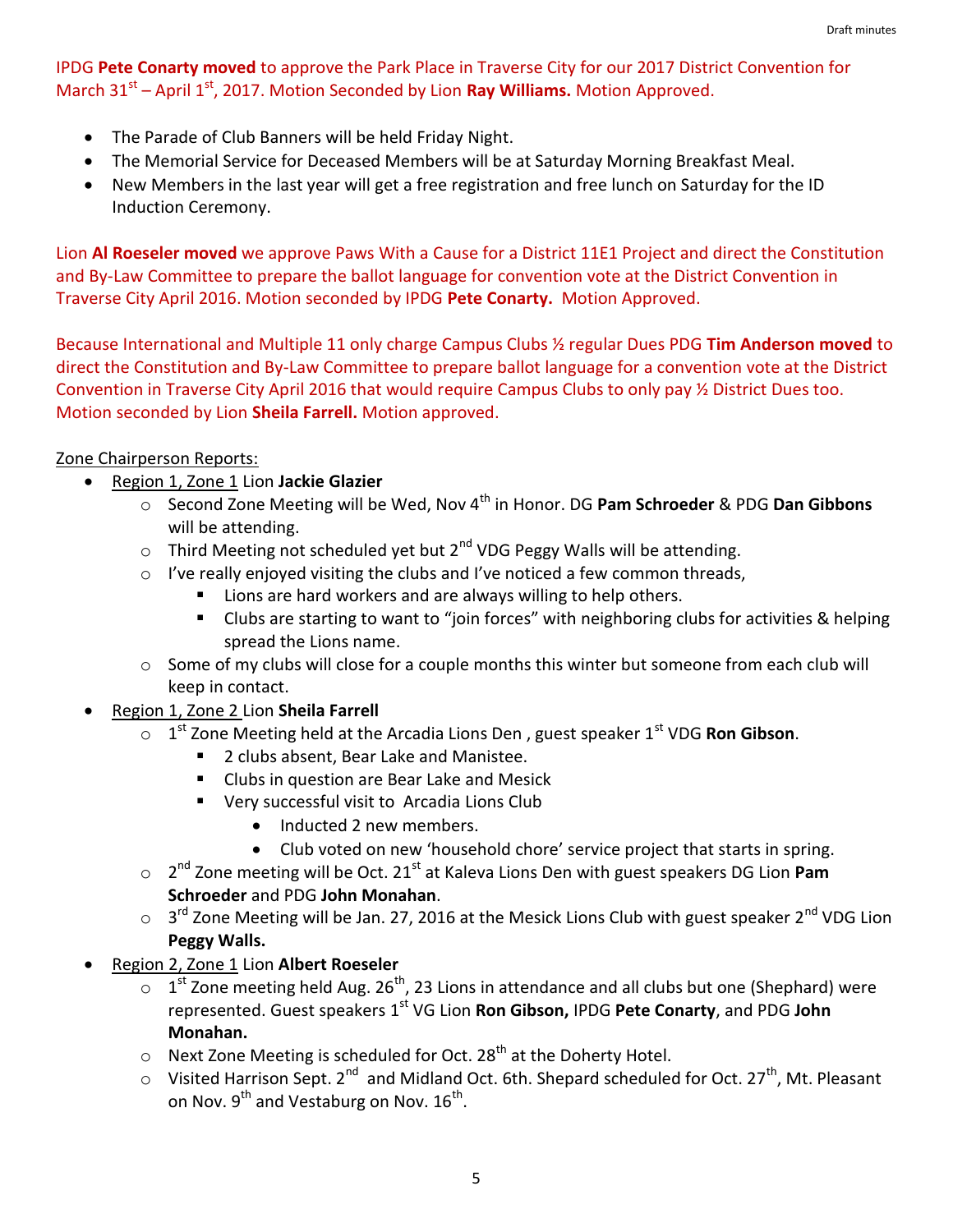- Region 2, Zone 2 Lion **Karla Roebuck –** Absent. PDG **Tim Anderson** requested use of the District Projector for making Activity & IT Reports for Lion **Karla.** PDG **John Monahan** responded that she is welcome to use it whenever it is free. She just needs to call to check the schedules
- Region 2, Zone 3 PDG **Tim Anderson**
	- o Luther not attending Zone Meetings at this time
	- o Evart struggling with PDG **Larry** & **Gayle** not being very active while caring for Mother.
	- $\circ$  Cadillac is down 2 members but scheduled to add new member next meeting
	- o Baldwin doing well.
	- o Crossroads is negative at this time.
- Region 3, Zone 1 Lion **Deborah Kreitner** Absent but reported by email that nothing has been going on but have scheduled a Zone Meeting for Oct.  $21<sup>st</sup>$  at Carson City Lions Club
- Region 3, Zone 2 Lion **Ray Williams**
	- $\circ$  1<sup>st</sup> Zone Meeting held Aug. 11 with 5 of the 6 clubs attending. Clubs voted to send the 50/50 to Governor Pam's project to help reduce the cost of the Convention Banquet for everyone.
	- o Newaygo Lions and White Cloud Lions joined together for a youth celebration project on Labor Day Week-end. Provided a movie for the kids at the Park, delivered food to the county food pantry plus books and school supplies for kids. Very successful project.
	- $\circ$  4 of the 6 clubs attended the parade of checks at Fall Conference on Sept. 26<sup>th</sup>. Howard City didn't attend because felt it was too long of a day for them.
	- $\circ$  Orientation training scheduled for Oct. 26<sup>th</sup> at White Cloud Lions Club with special guests Sand Lake Lions Club.
	- o Next zone meeting Tues., Nov. 10th with guest speaker DG **Pam Schroeder.**

# Broke for lunch at noon. Resumed the meeting with a 'Let's Make a Deal'. Fun stuff!

Short presentation by PDG **Lynwood Mast** on the importance of retention.

- Meetings need to have more fun
- Call PDG **John Monahan** for CEP

# OLD BUSINESS

- 1. Review March 27, 2015 motion to have the District get a license to help offset the convention cost with raffles: 1<sup>st</sup> VDG **Ron Gibson** will have the report completed for the next meeting, Jan. 16, 2016.
- 2. Donation for the State Lions Blind Bowling Tournament in Mt. Pleasant on May 29<sup>th</sup>, 2016: Dies for Lack of Interest.
- 3. Report on Criteria for the Howard Humanity Service Award: PDG **Bill Simpson-** Absent. DG **Pam**  referred his written report to PDG **Jerry Brandt** for research and comments from the Howard family and Harrison Lions Club to return at the Jan. 16, 2016 meeting with the approved criteria.

### NEW BUSINESS

11E1 Policy Manual Report – PCC **Janalee McClure**

- Update Committee List: Section C, 2. Committees a)
	- o Delete: Camp Tuhsmeheta and Youth Activities
	- o Updated: International Understanding to International Relations and Michigan Eye Bank to Michigan Eversight
	- o Combined: Rules with Constitution and By-Laws/Policy Manual and Diabetes with Sight Conservation and work with the Blind
	- o Add: Family & Women, Float Trailer, Honorary, Lion Alert, Past District Governor Association and Strategic Planning.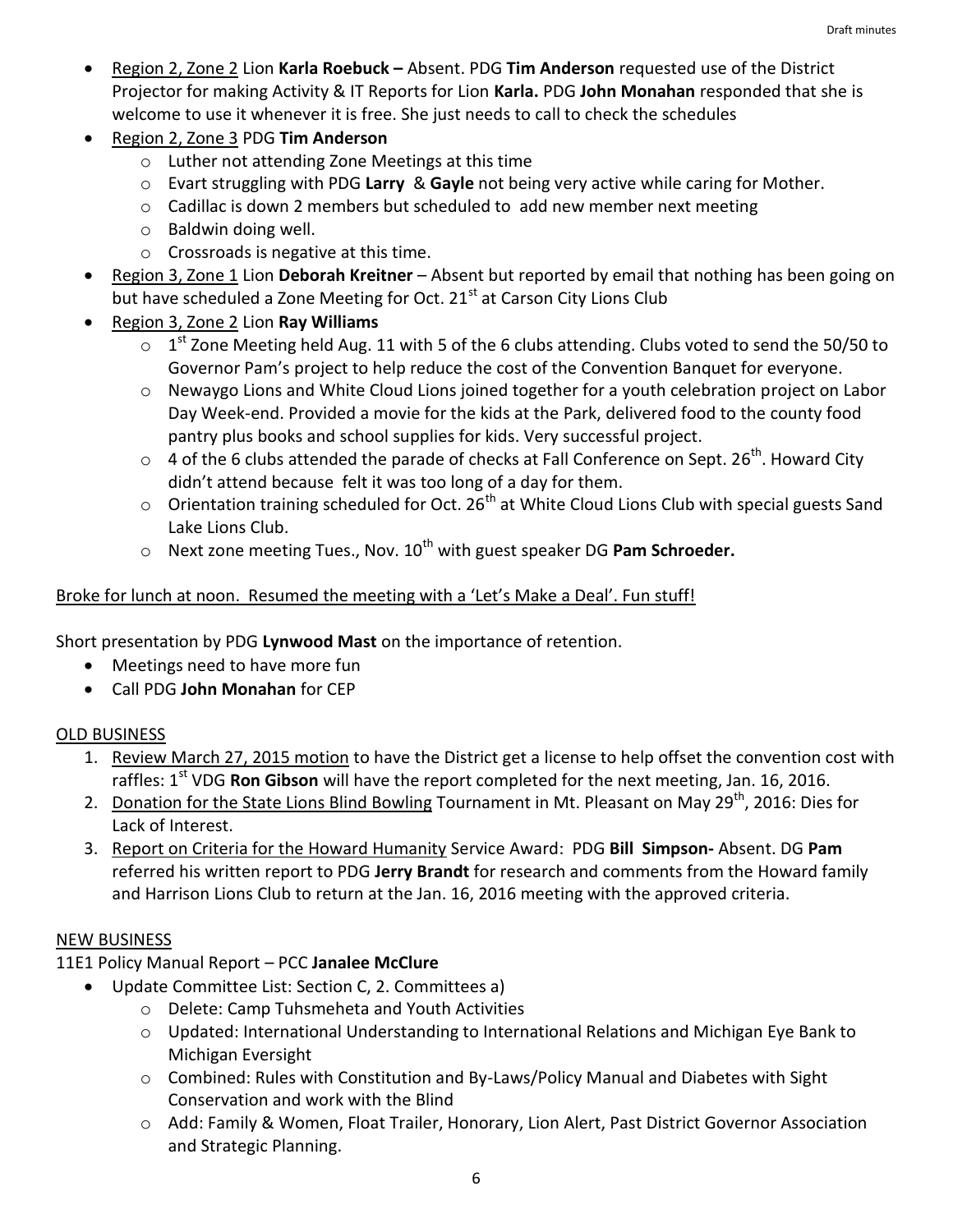- o Renumber and alpha the list. Old list 31 committees, now 33 committees.
- Section C, 15. District Convention, g) meals
	- $\circ$  Add 11E1 to 2)
	- $\circ$  Add 11E1 to 3)

Lion **Jackie Glazier moved** approval of the new committee list in the policy manual and adding 11E1 to the complimentary meal persons in the Policy Manual. Motion seconded by 1<sup>st</sup> VDG **Ron Gibson**. Motion approved.

### STATE PROJECT AND DISTRICT CHAIRPERSON REPORTS:

- All State Band Lion **Christina Anderson**  Absent due to the death of her mother.
- Bear Lake Camp Lion **Dennis Belford** Absent but Bear Lake Pamphlets were distributed.
- Leader Dog Lion **Pam Blizzard** & Lion **Ronald Sharp** Absent but reported by email:
	- $\circ$  Progress on the Canine Development Center is outstanding. Puppy area is closest to completion, all garage doors leading to the outside play areas are in, feeding stations are installed, just needs signage, the breeding areas are almost completed and equipment is being installed in the veterinary clinic.
	- o 13.6 million of the 14.5 million goal has been raised in pledges and donation. Lions have raised 1.9 million of their 3 million goal.
	- o The Parade of Checks at 11E1 Fall Conference netted a total of \$3,140.00 donated to Leader Dog. Thank-you to all who contributed.
	- o Please contact **Ron Sharp, Pam Blizzard** or **Bill Simpson** for a personal club visit.
- Michigan Eversight PDG **Lynn Mast** reported:
	- o Sabbath weekend is coming up Nov. 13, 14 & 15.
	- o Lion **Larry Almond** was honored by Eversight for his over 700 hours. TV & newspaper articles.
	- o **Jackie Glazier** worked the Secretary of State office, found it rewarding plus helpful to the staff and recommends Lions continue this volunteer service indefinately.
- **•** International Convention 1<sup>st</sup> VDG **Ron Gibson** reported:
	- o Next Convention is June 24-28, 2016 in Fukuoka, Japan. All information, including registration forms are available on the International Website.
	- o 2017 in Chicago, Illinois, 2018 in Las Vegas, Nevada, 2019 in Milan, Italy, 2020 in Singapore and 2021 in Detroit at Cobo Hall.
- Michigan Forum PCC **Dick Perrin**  Absent but sent email report:
	- o Date is February 26-27, 2016 at the Causeway Bay Hotel in Lansing. For room reservations call hotel 517-694-8123.
	- o Michigan Supreme Court Justice Richard Bernstein is keynote speaker.
	- o Club can order their white cane supplies from the State Office and pick up at the forum.
- MD 11 Convention Lion **Bill Koch** reported:
	- $\circ$  Last year's convention only had a loss of \$137.29. If we subtract the cost of the 25 comp tickets totaling 1,470 we would show a profit of \$1,332.17 so we are pursuing ways to fund the comp dinner for next year.
	- $\circ$  We're trying to keep the cost down for regular lions so we're looking for sponsors and we're going to sell ads for the convention book.
		- Full page \$100, ½ page \$50, ¼ page \$25
		- We're asking each district to sell at least one full page.
	- $\circ$  State Convention May 13-15, 2016 @ Best Western Plus Sterling Inn, Sterling Hts. Michigan
	- $\circ$  Theme is Motown; we're looking for a pine wood derby with the track being named Woodward and investigating a plant tour at the Van Dyke transmission plant which produces their own natural gas to power the plant.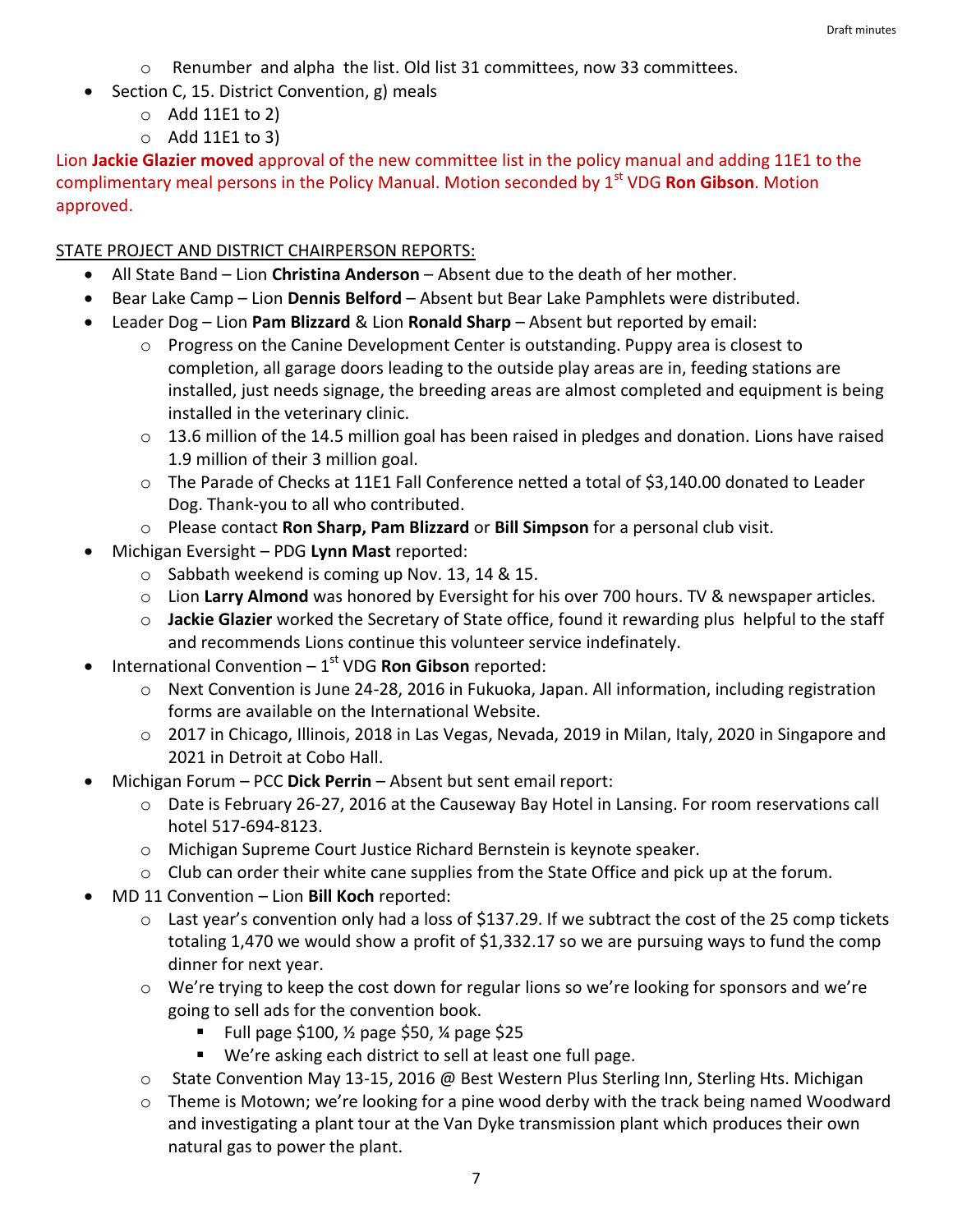- o We're looking for sponsorship from GM and Ford.
- $\circ$  11A1, 11B2, 11D1, 11D2 and 11E1 attended the Oct. Convention Committee meeting.
- Lion Clubs International Centennial PDG **Tim Anderson** reported there is a new pin for the new members and sponsors this year.
- Convention PDG **Jerry Brandt** presented budget for approval earlier in this meeting.
- Credentials Lion **Gayle Morlock** Absent but reported by email that the credential form will be in the Jan. Governor's newsletter.
- Diabetes/Sight Conservation Awareness PDG **Stan Preshaw** reported:
	- $\circ$  No official meetings yet but Nov. is Lions Diabetes Awareness Month and Nov. 14<sup>th</sup> is World Diabetes Day. Clubs should consider scheduling screenings.
	- o Early childhood is the time to begin sight conservation and that is one of the reasons for Project Kidsight. All clubs should be involved.
	- o If you'd like to help this committee just give me a call. I would like to attend Zone Meetings if you have time for me, just let me know.
- Editor, Newsletter, Communicator IPDG **Pete Conarty** thanked everyone for the articles they've sent and asked for more articles anytime and asked the Cabinet to pose for a picture for the Newsletter.
- Float Trailer PDG **Laura Johnson** reported:
	- o Seven clubs have used the float so far this year, Howard City, Luther, Baldwin, Barryton, Sand Lake, Sheridan & Weidman.
	- $\circ$  Tarp has been purchased for float while being stored and transported, as approved by caninet last year. Cost \$47.68 but budget was only \$40.00 but it's a higher quality tarp.
	- o Float usage has dropped by 50% since the \$20 fee was implemented.
- Hearing Lion **Debra Wall**  Absent
- Honorary IPDG **Pete Conarty** has been asked by Governor **Pam** to start a *Past District Governor Involvement Program* that would consist of club visitations for fellowship and reporting back potential District Leaders. All PDG's will be contacted for an opportunity to participate in this volunteer program.
- International Relations IPDG **Pete Conarty** will be working on getting the speaker for our Convention from International.
- Information Technology/Webmaster Social Media Lion **Karla Roebuck** Absent
- Leo PDG **Laura Johnson** reported we only have one active Leo Club now. Coleman is active. Will be making a presentation at Sheridan for Leos and will be visiting Bear Lake for Leos. Fremont and Greenville are not active at this time.
- Liaison PDG **Lynnwood Mast** didn't have anything new to report at this time.
- Lioness Liaison Lion **Kay Brandt** reported the Lioness Convention will be November 6, 2015.
- Lions Alert Lion **Bill Koch** passed out Alert packets to everyone present and offered to help anyone that has an emergency in their area.
- LCIF PDG **Jerry Brandt** has been sending the reports from International to all cabinet members and clubs so everyone is updated every month.
- Lions of Michigan Foundation lst VDG **Ron Gibson** reported that the Foundation has changed their By-Laws to allow all District Elected Trustees to serve a 3<sup>rd</sup> Consecutive Term so we need to update our District Constitution.

1<sup>st</sup> VDG **Ron Gibson moved** to direct the Constitution and By-Law Committee to prepare the ballot language for convention vote at the District Convention in Traverse City April 2016 to allow no more than three (3) consecutive terms for trustees to Lions of Michigan Foundation. Motion seconded by IPDG **Pete Conarty** and Lion **Kay Brandt.** Motion approved.

- Lion Quest PDG **Harry Johnson**  Absent but emailed report that Quest has a new module that includes pre-kindergarteners.
- Lion Service for Children Chairperson Lion **Terry Strong**  Absent